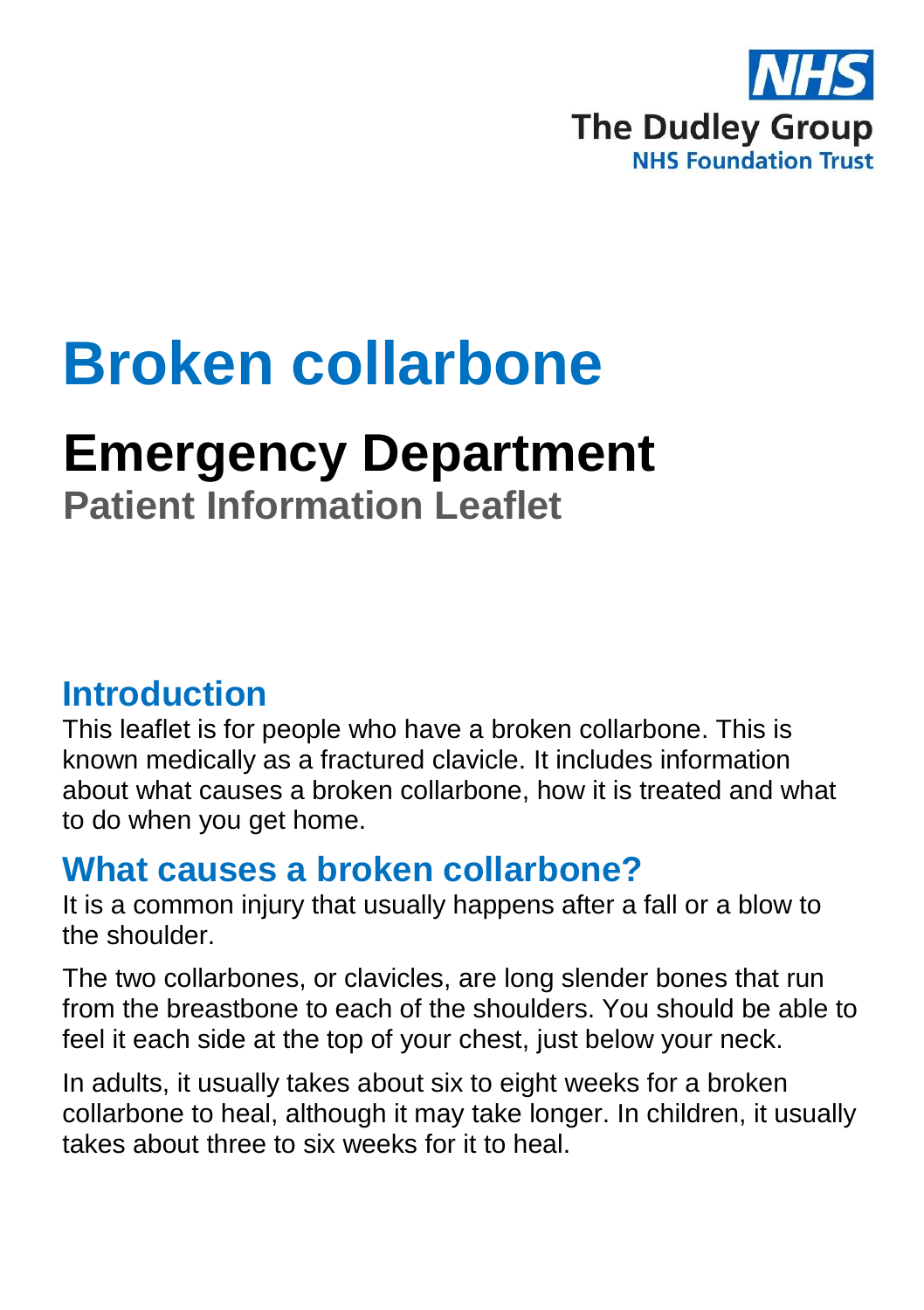## **How is it treated?**

Most broken collarbones are left to heal naturally, using a simple triangular sling to support the arm and hold the bones together in their normal position.

The sling is usually fitted after you have had an X-ray to confirm the collarbone is broken. We will give you painkillers to relieve the pain, if required.

Surgery, using a general anaesthetic, is only needed if the injury is severe; for example, where the bone has broken through the skin. If you need this, you will be referred to the orthopaedic doctor who will discuss this with you.

## **What should I do at home?**

#### **Adults**

- Take painkillers such as paracetamol and ibuprofen to relieve the pain if you can take it (always read the label; do not exceed the recommended dose).
- Take your sling off at night.
- Take your sling off when resting, for example, when sitting watching television. Place a firm pillow under your arm. This will continue to take the weight of the arm off your injured collarbone / shoulder and make you more comfortable.
- Gently exercise your neck, elbow, wrist and hand as pain allows. This is to prevent these areas from becoming stiff and painful.
- Avoid lying flat. This will make the pain worse in your collarbone / shoulder.
- Avoid contact sports and swimming for at least 12 weeks after the injury.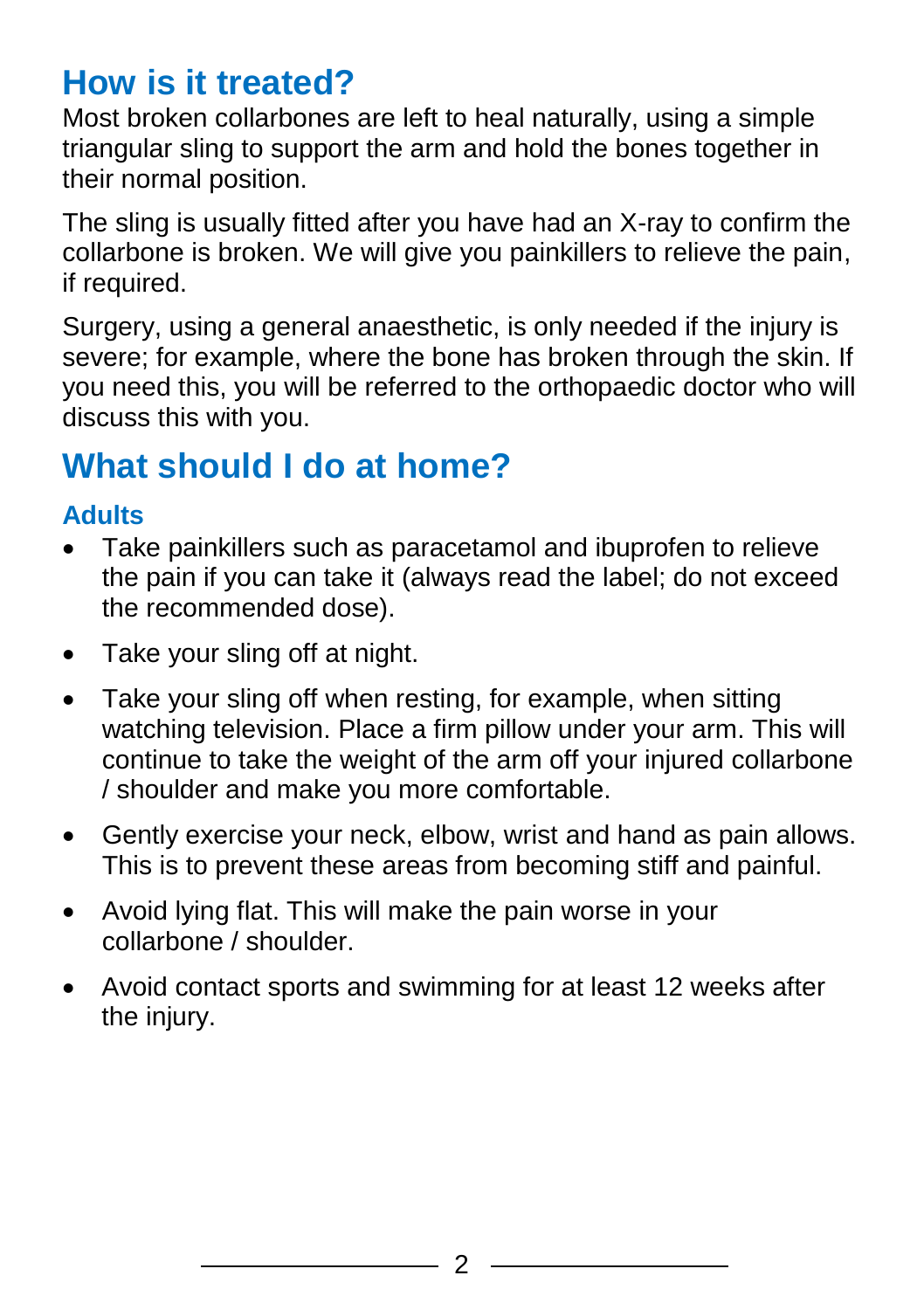#### **Children**

- Give your child painkilling medicine, such as Calpol, if they can take it (always read the label; do not exceed the recommended dose).
- Never leave young children unsupervised when wearing a sling due to the risk of a strangulation injury.
- Remove your child's sling (at all ages) when they go to bed.
- Take your child's sling off when they are resting, for example, when they are sitting watching television. Place a firm pillow under your child's arm. This will continue to take the weight of the arm off your child's injured collarbone / shoulder and make them more comfortable.
- If your child is restless or in pain during the night, try to sit them more upright. Lying flat increases their pain. Try putting a pillow under the mattress in younger children.
- Encourage your child to gently exercise their neck, elbow, wrist and hand as pain allows. This is to prevent these areas from becoming stiff and painful.
- Do not let your child do any rough games or contact sports, including swimming for at least 12 weeks after the injury.

## **Follow-up care**

A formal review by the orthopaedic specialist will be arranged prior to you leaving the Emergency Department. This will usually be a virtual fracture clinic (VFC) appointment.

The VFC appointment will need to be made by you at the Emergency Department reception before you leave. You will need to confirm your contact details, and you will then be given a date and a rough time (AM or PM) when the orthopaedic specialist will telephone you. This will be provided on a VFC appointment card.

The VFC appointment card contains contact information (an email address and telephone message service information) should you have any concerns or questions before or after this appointment. You will be able to contact your specialist by using this contact information. Please keep your card for future reference.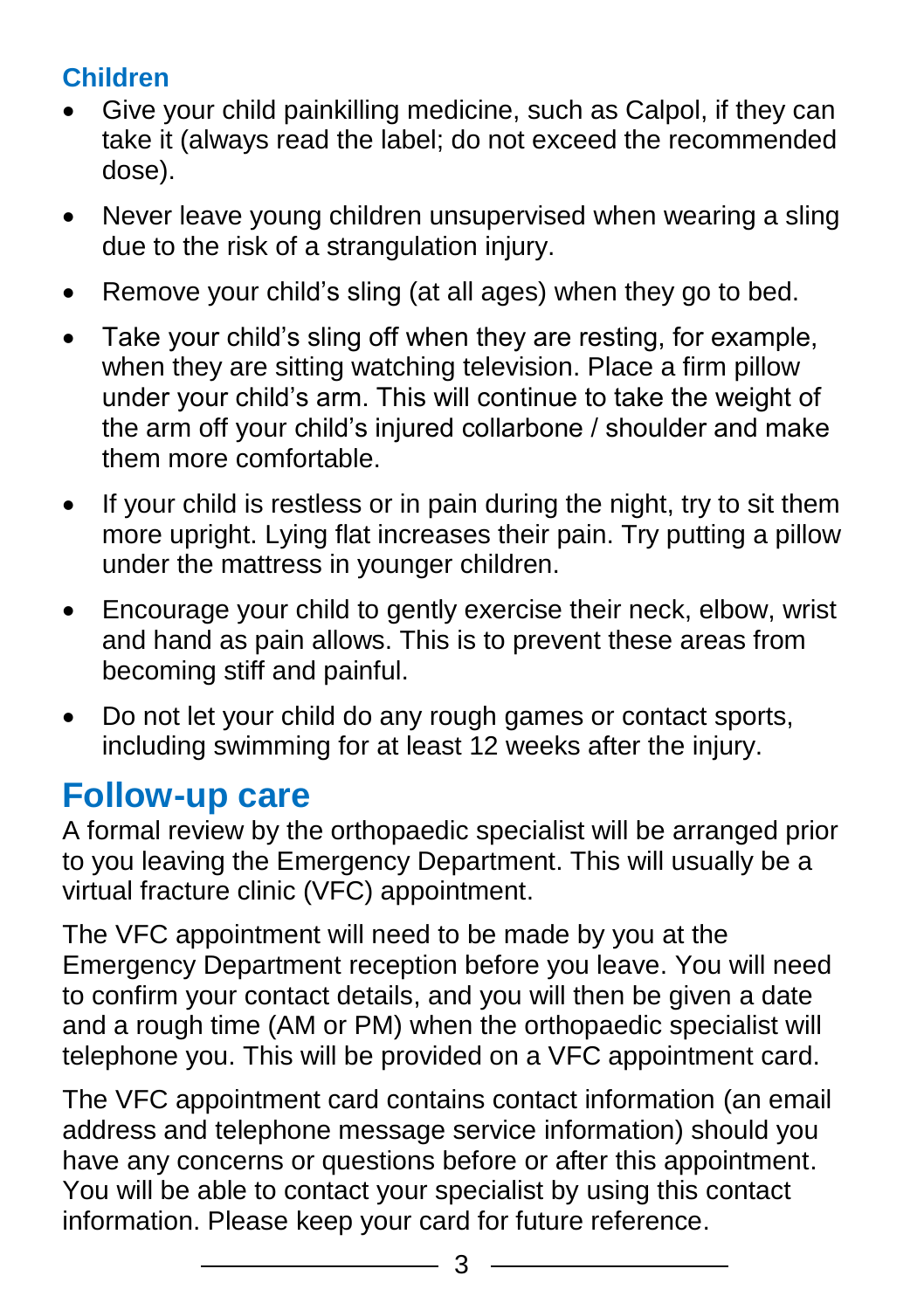Any different or specific follow-up arrangements required will be fully discussed and explained by your Emergency Department clinician.

## **Will I make a full recovery?**

While the fracture heals, a lump may develop along your collarbone where new bone has grown. This is normal, and often improves over the following months.

## **Can I find out more?**

You can find out more from the following weblink:

#### **NHS Choices**

[http://www.nhs.uk/conditions/broken](http://www.nhs.uk/conditions/broken-collarbone/Pages/Introduction.aspx)[collarbone/Pages/Introduction.aspx](http://www.nhs.uk/conditions/broken-collarbone/Pages/Introduction.aspx)

If you have any questions, or if there is anything you do not understand about this leaflet, please speak to one of our nurses. If you need help when you return home, please contact your GP.

**This leaflet can be downloaded or printed from:** http://dgft.nhs.uk/services-and-wards/accident-emergency/

If you have any feedback on this patient information leaflet, please email dgft.patient.information@nhs.net